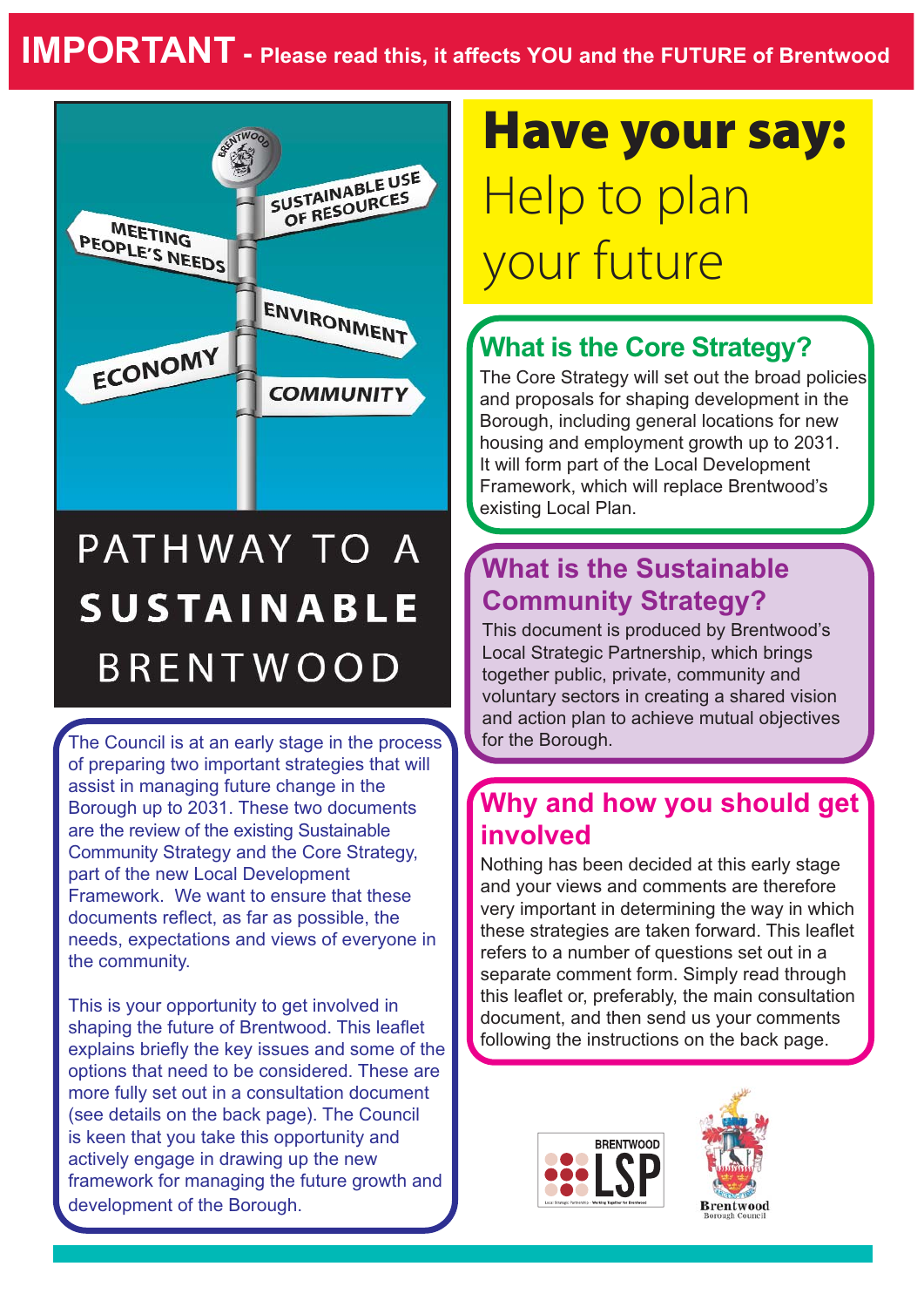## The Vision

Both strategies should be based on a shared vision for Brentwood that reflects the issues, values and challenges facing the Borough. The following vision is set out for discussion:

*To build on and enhance all that is best and valued of the existing character and environmental qualities of the town and its surrounding rural areas, ensuring that it is a place that provides a high quality of life for those that live, work and relax in the Borough, both now and in the future*.

# **What do you think?**

Please see section **1** of the comment form. ent<br>
and the contract of the contract of the contract of the contract of the contract of the contract of the contract of the contract of the contract of the contract of the contract of the contract of the contract of the c

## Strategic Objectives

An important part of this process is to identify a set of objectives that will assist the delivery of the overall vision and provide the context for more detailed policies and proposals. The following are suggested objectives for consideration, but there may well be others which you feel are as or more important (these are fully set out in the comment form).

- Direct growth to the most sustainable locations
- l Maximise the use of available brownfield land
- Encourage the prudent use of resources, reduce pollution and waste and encourage the use of renewable energy
- Preserve and enhance the natural and historic environment, biodiversity and visual character of the Borough
- Seek to provide everyone with access to appropriate local housing
- Promote social inclusion through equality of access
- Provide high quality shopping, leisure, cultural and community facilities
- Improve public transport and encourage sustainable transport choices
- Ensure a prosperous and vibrant local economy
- l Enhance the attraction of Brentwood Town Centre as the focus for shopping, employment and cultural activities in the Borough
- Encourage all residents to lead healthy lives
- Reduce crime and the fear of crime and ensure safe and secure living and working environments.

# **What do you think?**<br>
Please see section 2 of the<br>
comment form.<br>
<br> **Please and Option Area Sustainable Brentwood - Issues and Option** Please see section **2** of the





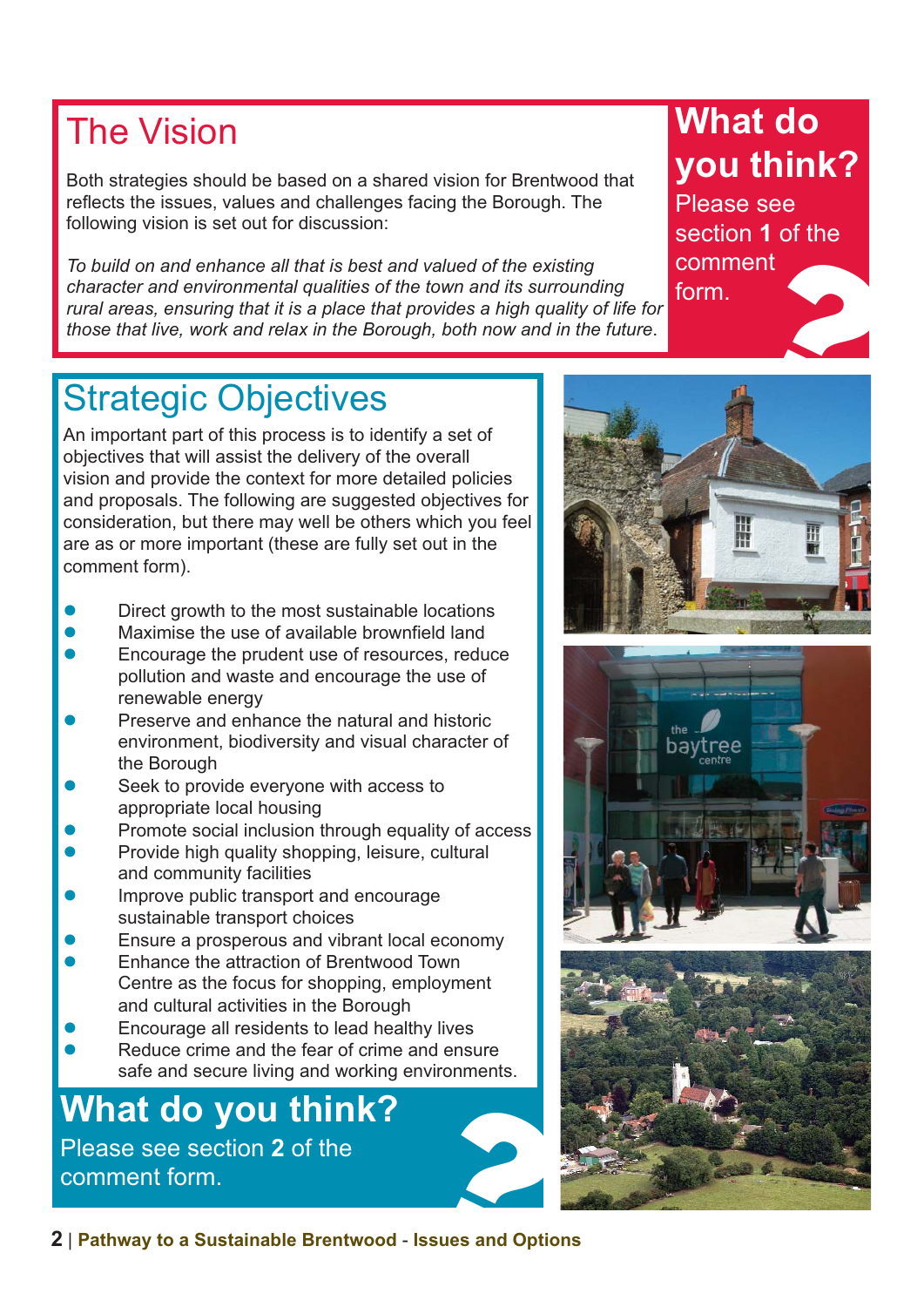# Themes for a Sustainable Brentwood

**We have identified five themes that the Core Strategy and Sustainable Community Strategy should address. These should provide a framework for the policies that will deliver the vision and the strategic objectives.**



#### **Theme 1 - Sustainable Use of Resources**

Minimising climate change together with safeguarding natural resources are important global issues and therefore we need to ensure that development takes place in an environmentally sustainable manner. We need to look at ways to minimise our use of energy and natural resources and to reduce carbon dioxide emissions. We also need to reduce pollution and waste, promote recycling and improve air and water quality within the Borough.

Promoting sustainable and innovative design and construction, the use of low carbon technologies, renewable energy schemes and alternatives to the use of the private car will assist in reducing our environmental impact.



**What do you think?**<br>
Please see section 3 of the<br>
comment form.<br> **f** the Netural and Built Please see section **3** of the



#### **Theme 2 - Protection of the Natural and Built Environment and Local Character**



**What do you think?**  Please see section **4** of the comment form.

It is important to protect the Borough's historic and natural environments, as these form a key part of its character and local distinctiveness. The Borough has a large number of listed buildings, 13 conservation areas, three Historic Parks and Gardens, and 12 Scheduled Ancient Monuments. There are three Sites of Special Scientific Interest, many County Wildlife Sites and other areas important for biodiversity. However, we must also ensure that, whilst protecting our environment, we allow development opportunities for new houses, businesses and other facilities to meet the Borough's needs.

It is important to achieve high quality design that allows for innovation but is sensitive to the local character and environmental qualities.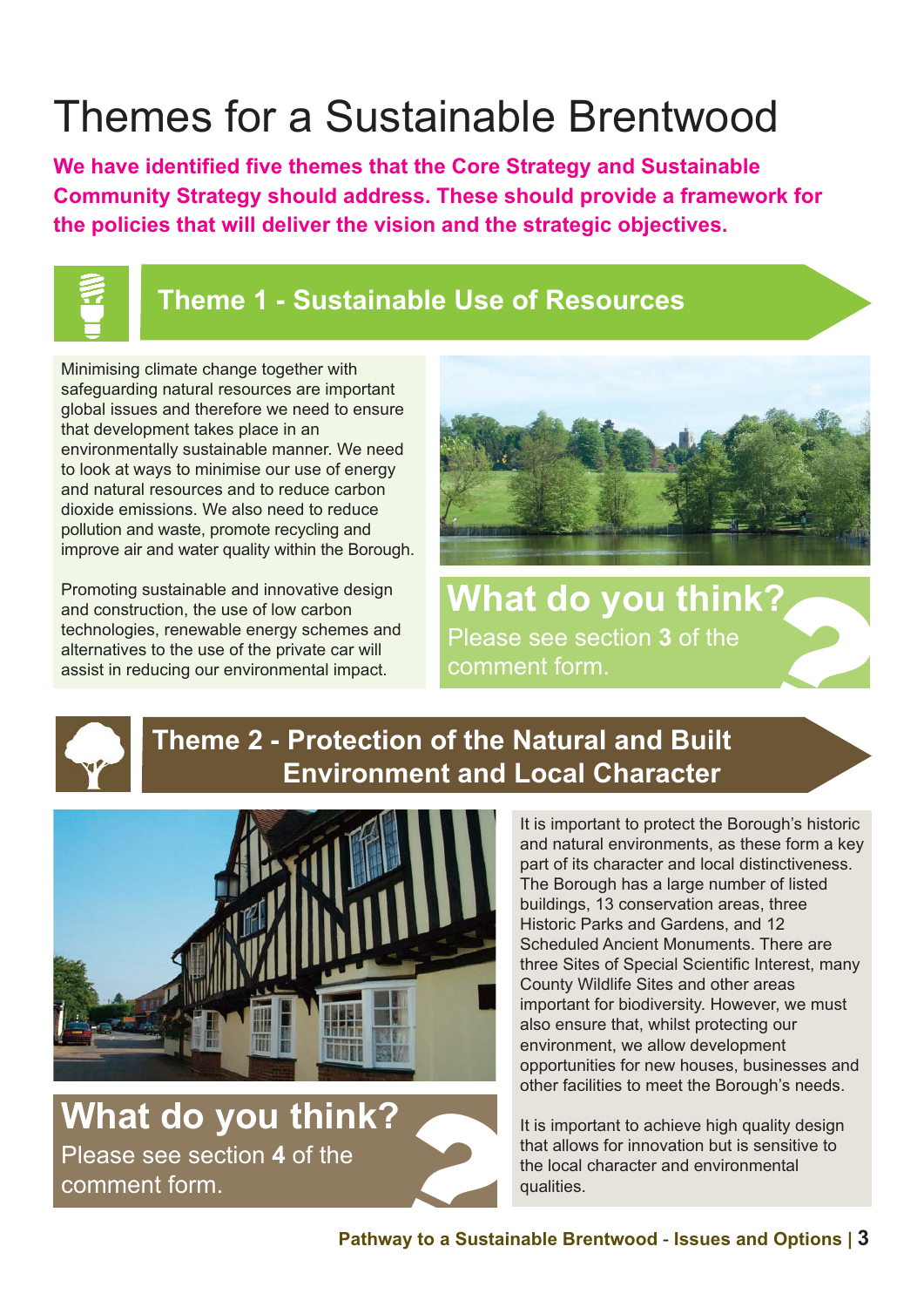### **Theme 3 - Local Economy and Economic Development**

#### **Prosperous Economy**

Economic prosperity is as important as social and environmental issues. There is a need to make provision for additional local jobs and suitable premises to support local economic development. The East of England Plan requires Brentwood to contribute to the need for some 56,000 jobs across mid Essex between 2001-21.

Brentwood is a relatively prosperous Borough with high average incomes and low levels of unemployment. However economic activity is relatively low. Jobs in the Borough are predominantly in the service sector as well as business activities and financial services.

More than 50% of the working population travel outside of the Borough to work, particularly in to London. There is an inflow of workers into unskilled jobs, particularly the service sector.

## **Shopping, Leisure and Culture**

Brentwood town centre is the focus for shopping, leisure and cultural provision, but is constrained by limited development opportunities and congestion. It will need to develop its distinctive shopping offer to maintain its viability and off-set the competition from larger centres. The Borough's other district and local centres also have an important role in providing accessibility to local facilities.



## **What do you think?**

Please see section. **5** of the comment Please see section<br>5 of the comment<br>form.



## **Theme 4 - Meeting People's Needs**



**What do you think?**<br>
Please see section 6 of the<br> **Cound the Countries Control** on how thin<br>
<br> **Pathway to a Sustainable Brentwood - Issues and Options** Please see section **6** of the comment form.

#### **Housing**

Brentwood is required to build 3,500 additional dwellings between 2001 and 2021. So far, 1400 dwellings have been built (2008) and many more have planning permission, but we must determine how and where the remaining properties should be provided and then how to accommodate further provision to 2031. We also need to consider the appropriate mix of dwellings types and sizes.

High house prices mean that some people cannot afford to buy or rent their own homes. The Council would like to see more affordable housing in the Borough and we need to decide on how this can best be achieved.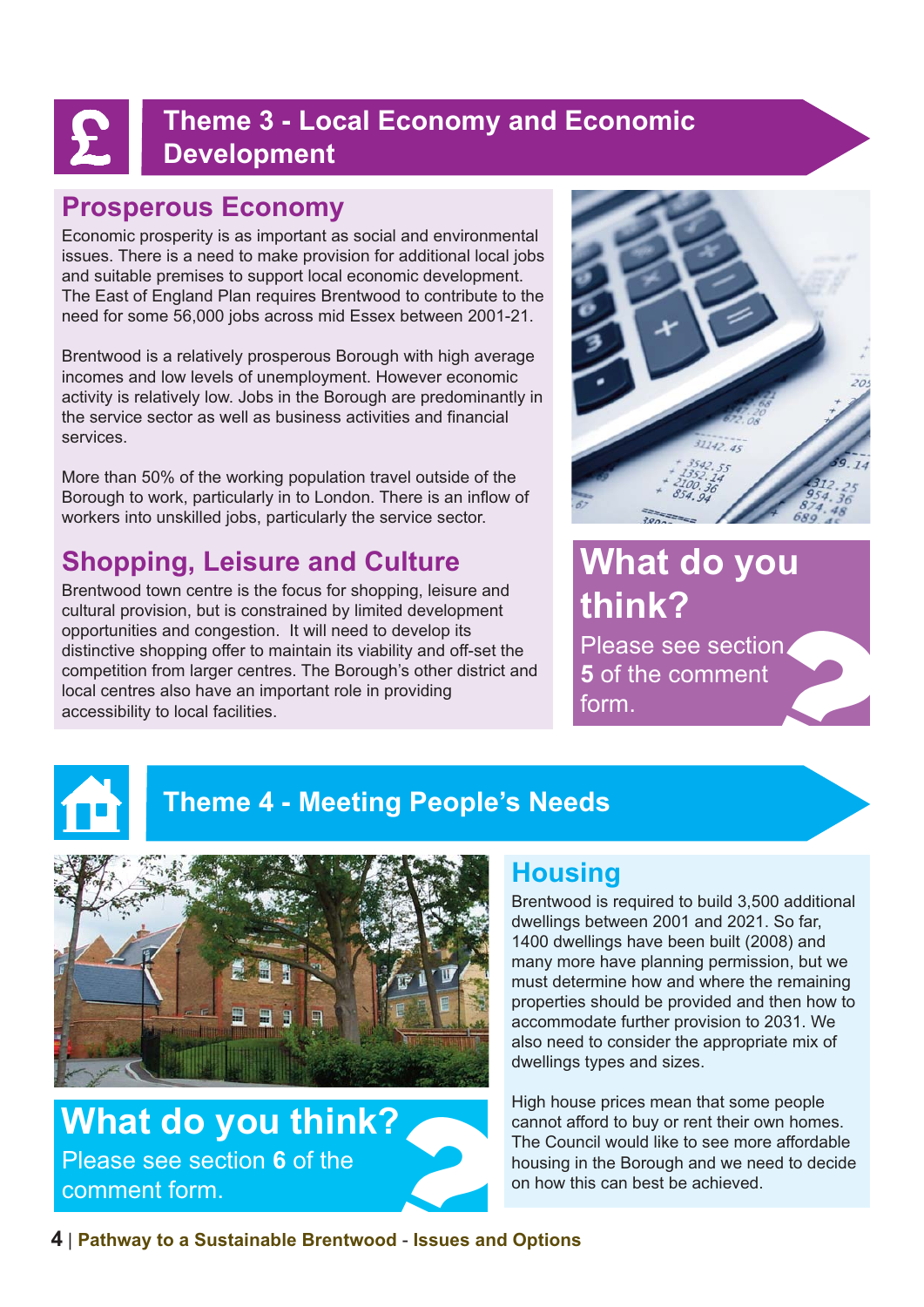

# **What do you think?**<br>
Please see section 6 of the<br>
comment form. Please see section **6** of the

#### **Transport & Infrastructure**

Brentwood is well connected by both road and rail transport networks, but there is a high level of peak hour congestion. The Crossrail proposal will assist in increasing rail capacity.

Large numbers of people travel by car to work, school and shops. The Council believes that it is important to try to reduce the levels of car usage and to promote other forms of travel, such as public transport, walking and cycling.

The provision of community and health facilities, roads and other infrastructure has not necessarily kept pace with development. With tighter public spending, funding of infrastructure is a growing concern. We need to find ways to improve the delivery of infrastructure improvements to meet current and future needs.



## **Theme 5 - Healthier and Safer Communities**

A high proportion of Brentwood's population enjoys a good quality of life and has a high life expectancy, but there are areas of deprivation. The Borough has a relatively high number of elderly people over 65 and this is expected to continue to increase, which will give rise to challenges for social and health services, and housing provision.

Although incidences of crime are relatively low in the Borough, there is a need to reduce the fear of crime and to develop a safer and healthier environment, which could lead to a better quality of life for all.

**What do you think?**  Please see section

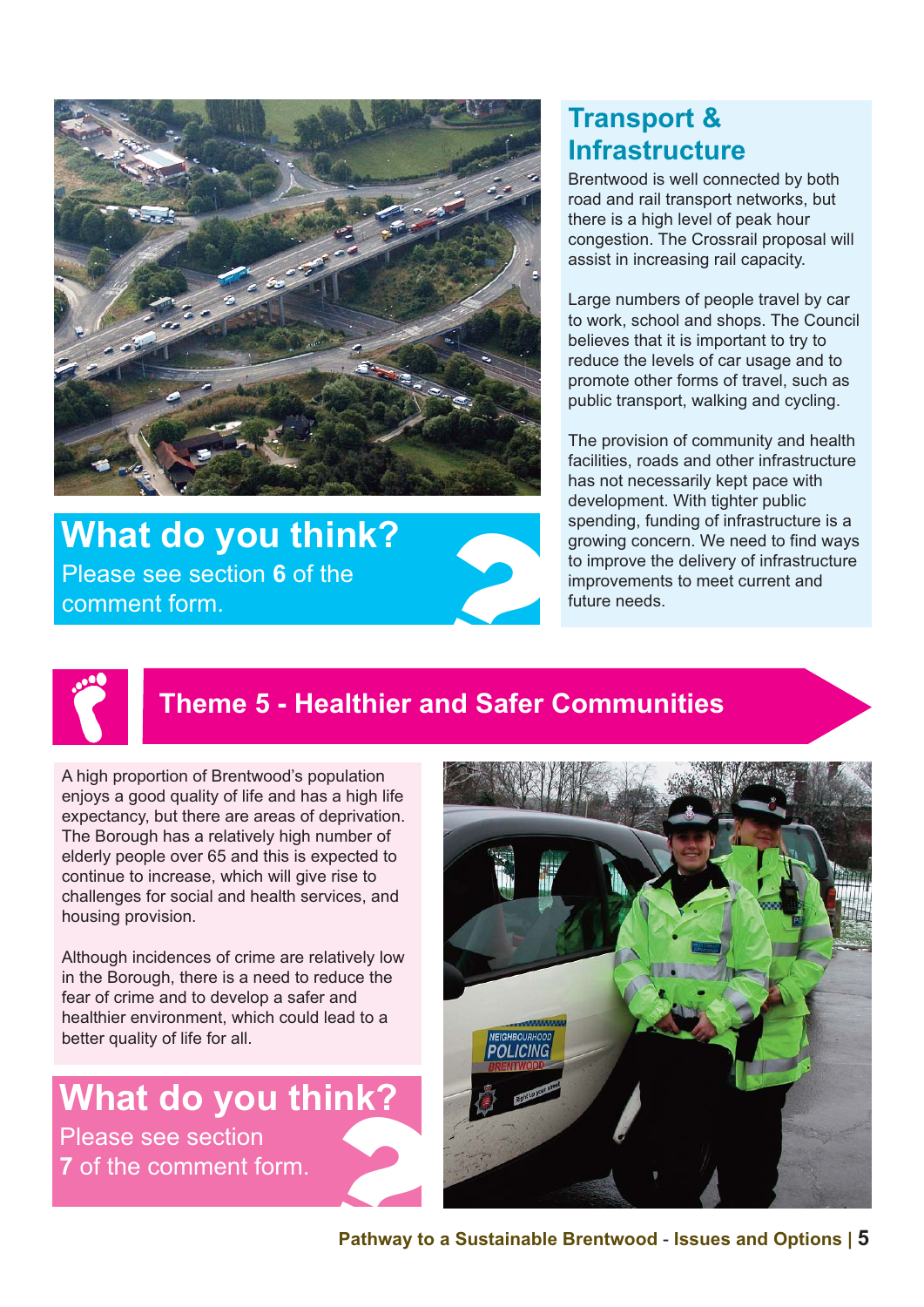# Spatial Options

**The Core Strategy will need to determine where additional development should take place over the period to 2031. Four different spatial options are suggested for you to consider.** 



#### **Option 2: Transport Corridor Led Growth – development concentrated along transport corridors and in the main centres**

#### **Benefits**

- **Efficient use of land and buildings in the Borough's main** settlements
- $\bullet$  Provides for development where access to jobs, services and facilities is relatively good
- Potential to direct housing and economic development to areas with good rail links
- Potential to enhance and/or improve services and facilities in Ingatestone and West Horndon
- l Potential to maximise the economic benefits of Crossrail
- Reduces pressures on the wider Green Belt **Weaknesses**
- **•** Limited brownfield opportunities
- $\bullet$  High density development may not be in keeping with the character of the urban areas
- $\bullet$  Encourages growth in areas where the availability of land and buildings may be limited
- $\bullet$  Increased demand on other facilities, such as schools, recreation and shopping
- Potential impact on the Green Belt around the main settlements

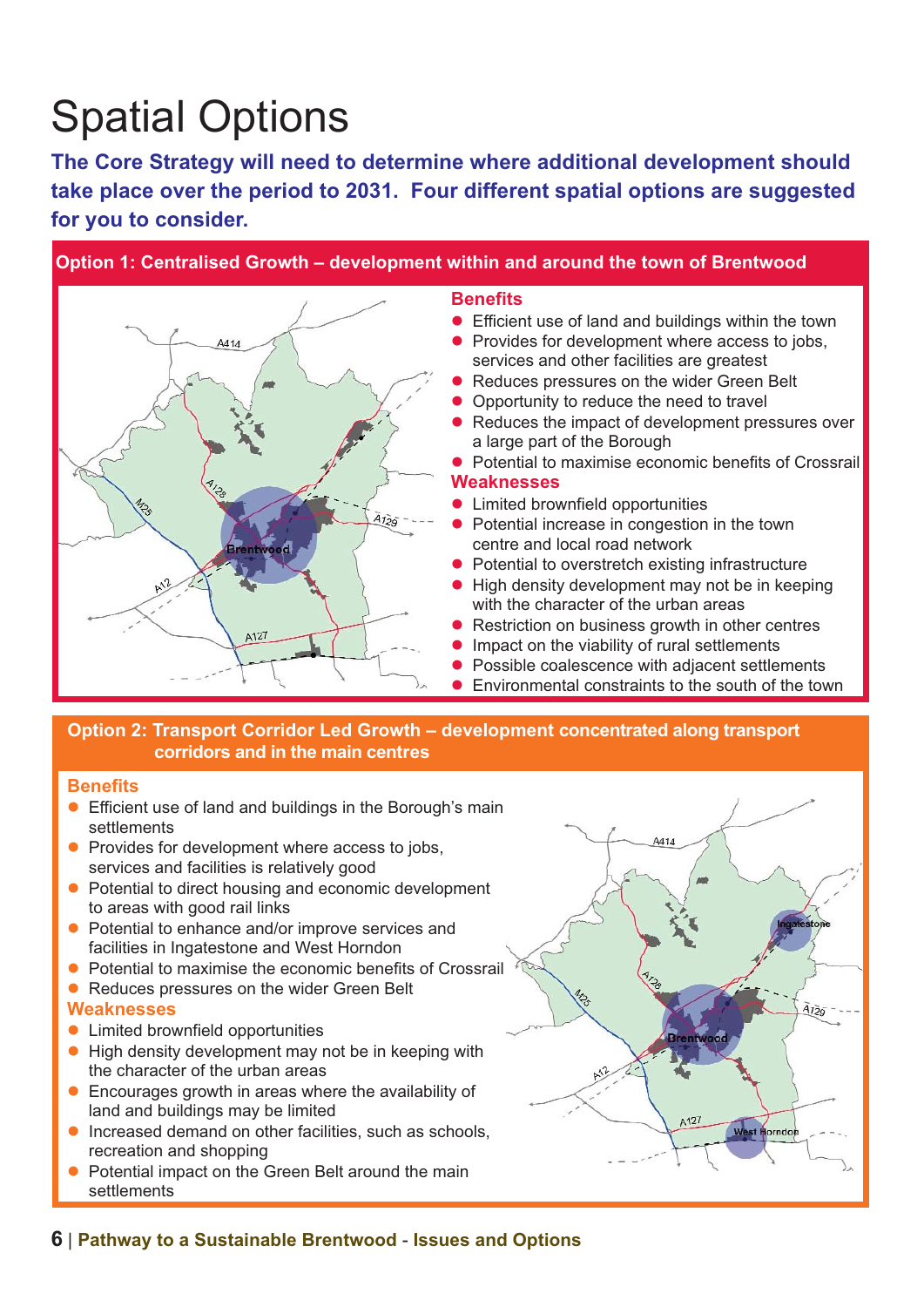#### **Option 3: Semi-Dispersed Growth – development around Brentwood town and the main villages**



#### **Benefits**

- **Efficient use of land and buildings in the Borough's** main towns and villages
- **Provides for development where access to jobs.** services and other facilities are relatively good
- Potential to improve infrastructure in the larger villages
- Better meets the objective of locating development where it gives access to services and facilities
- Opportunity to improve public transport in parts of the rural area
- **Opportunity for improving community facilities,** including education, leisure and culture in main settlements

#### **Weaknesses**

- Limited brownfield opportunities in some areas
- Potential impact on the Green Belt and areas of high amenity value across the Borough
- Cost of new infrastructure and the provision of community facilities
- Increased need to travel, with both house and jobs dispersed across the Borough and with poor access to public transport facilities

#### **Option 4: Dispersed Growth – development at all settlements across the Borough**

#### **Benefits**

- **Efficient use of land and buildings across the Borough**
- **Any Green Belt land releases limited in impact** on individual settlements
- Potential for high quality development at densities in keeping with existing character
- $\bullet$  Opportunities to contribute to the viability of the rural economy
- Potential to provide improved local services and/or maintain the viability of existing services

#### **Weaknesses**

- **Limited brownfield opportunities in some areas**
- **Potential impact on the Green Belt and areas of** high amenity value across the Borough
- $\bullet$  Cost of new infrastructure and the provision of community facilities
- Increase need to travel, with both house and jobs dispersed across the Borough and with poor access to public transport facilities

# **What do you think?**  What do you think?<br>Please see section 8 of the comment form.<br>Pathway to a Sustainable Brentwood - Issues and Options | 7